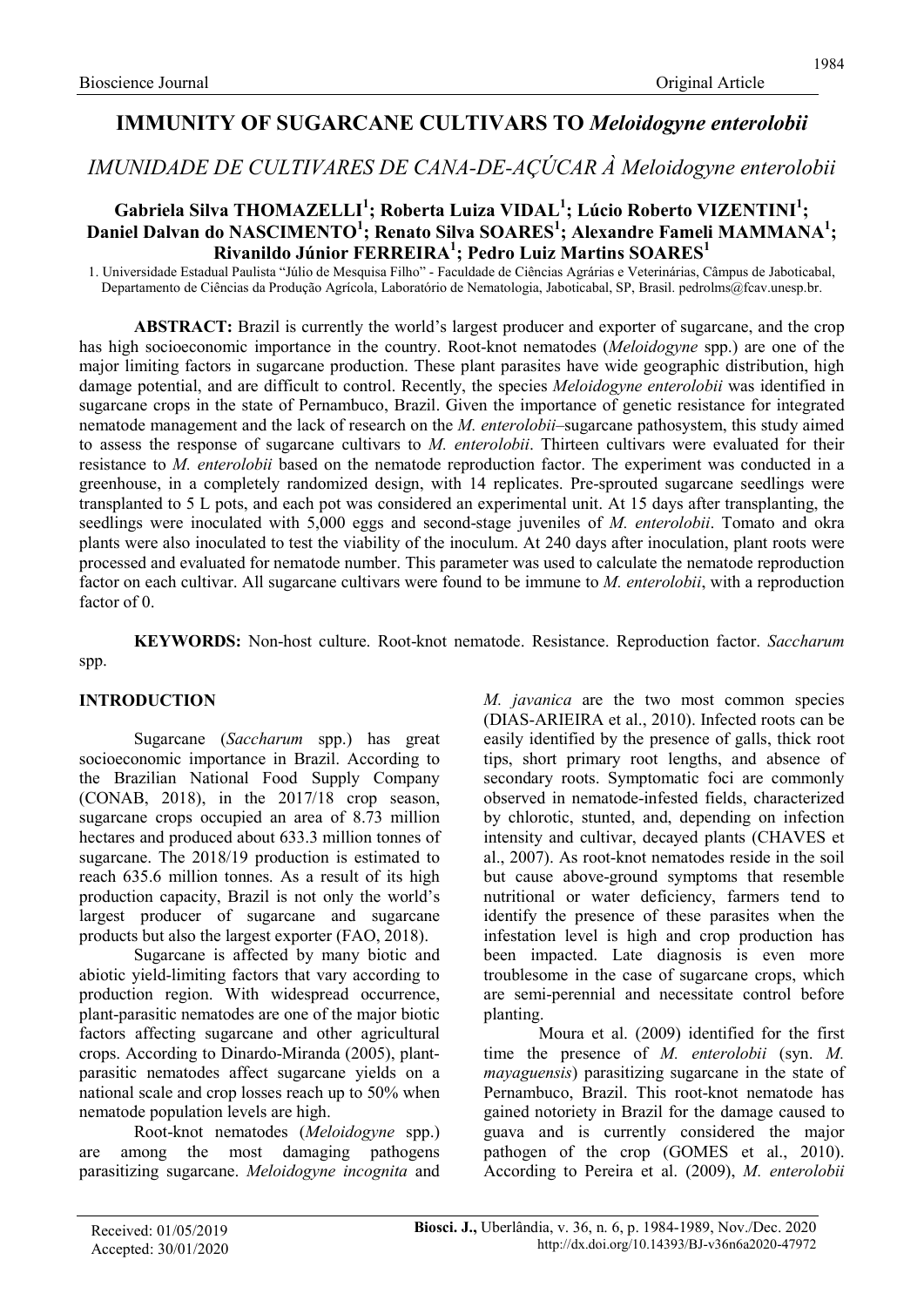caused a loss of R\$112.7 million in 2008, which resulted in 3,703 workers losing their jobs. When agricultural fields are highly infested by the nematode, it is recommended to replace guava for a non-host crop, as currently available nematode management strategies are economically unfeasible (GOMES et al., 2010).

Nematode management should integrate chemical, biological, and cultural control tactics. However, some of these methods have proved to be unsatisfactory (FULLER; LILLEY; URWIN, 2008). According to Silva et al. (2016), the control of nematodes in sugarcane fields is carried out using chemical nematicides; however, nematode populations can quickly surpass the threshold of economic damage after treatment, in about 90 to 120 days following application. Furthermore, chemical agents are highly harmful to the environment. M. enterolobii is polyphagous and can parasitize crops commonly used in rotation with sugarcane, such as corn and soybean (DIAS et al., 2010), as well as green manure species (ROSA; WESTERICH; WILCKEN, 2015). Thus, genetic resistance is considered one of the main pillars of nematode management (KHALLOUK et al., 2011; SILVA et al., 2016).

Trudgill (1991) defined genetic resistance as the ability of plants to inhibit nematode reproduction. The use of resistant plants can reduce nematode populations in infested sites to numbers below the threshold of economic damage. The only study assessing the resistance of sugarcane to M. enterolobii was that of Silva et al. (2012). The authors evaluated four sugarcane cultivars and found that three were resistant and one was immune to the nematode. The present study aimed to investigate the resistance of 13 sugarcane cultivars to M. enterolobii.

### **CONTENTS**

The experiment was carried out from May 2017 to January 2018 in a greenhouse. Thirteen sugarcane (Saccharum spp.) cultivars were evaluated for their resistance to M. enterolobii, namely RB966928, RB867515, CTC4, RB92579, RB855156, RB855453, SP83-2847, RB975201, RB965902, RB975033, SP81-3250, RB985517, and RB975242. According to a sugarcane variety census conducted by the Interuniversity Network for the Development of the Sugarcane Industry (RIDESA, 2018), these cultivars accounted for 69% of the cultivated area and 65% of the planted area in the Central-Western, Northeastern, Southeastern, and Southern regions of the country in the 2017/18 season.

A completely randomized design was used, with 14 replicates. Each plot (experimental unit) consisted of a 5 L pot containing one plant. Two nematode-susceptible controls, 'Santa Cruz 47' okra and 'Santa Cruz Kada' tomato, were used to validate inoculum viability and the suitability of environmental conditions for nematode development, also with 14 replicates each.

Pre-sprouted sugarcane seedlings were obtained from a commercial nursery and transplanted at 6 months of age to pots filled with a 1:3 mixture of soil and sand. The potting substrate (910 L) was previously autoclaved at 120 °C and 1 atm for 90 min and fertilized with 10.92 kg of 20-4- 20 NPK fertilizer.

At 2 weeks after transplanting, seedlings were inoculated with 5 mL of a suspension containing 5,000 eggs and second-stage juveniles of M. enterolobii. The nematode inoculum was extracted from guava plants belonging to a nematode collection. Species confirmation was performed on the basis of morphological characteristics of the perineal (TAYLOR; NETSCHER, 1974) and labial regions of males (EISENBACK; HIRSCHMANN, 1981) and isoenzymatic phenotype for esterase (ESBENSHADE; TRIANTAPHYLLOU, 1990).

Broadcast fertilizer application was performed at 60 and 120 days after transplanting. Pest and disease management was performed as needed, without the use of nematicidal products. Irrigation was provided by a sprinkler system.

Nematodes were extracted from sugarcane roots at 8 months after inoculation. The roots were collected, carefully washed, and processed according to the method of Hussey and Baker (1973). Tomato and okra plants were subjected to the same procedures at 5 months of age, as they were entering senescence. The total number of eggs and second-stage juveniles was determined using a Peters' counting slide under a photonic force microscope and used to calculate the nematode reproduction factor (RF), as shown in Eq. (1):

$$
RF = P_f/P_i \tag{1}
$$

where  $P_f$  is the final number of eggs and secondstage juveniles and  $P_i$  is the initial inoculum size (5,000).

Cultivars were categorized into resistant  $(RF < 1)$ , susceptible  $(RF \ge 1)$ , or immune  $(RF = 0)$ according to Oostenbrink (1996).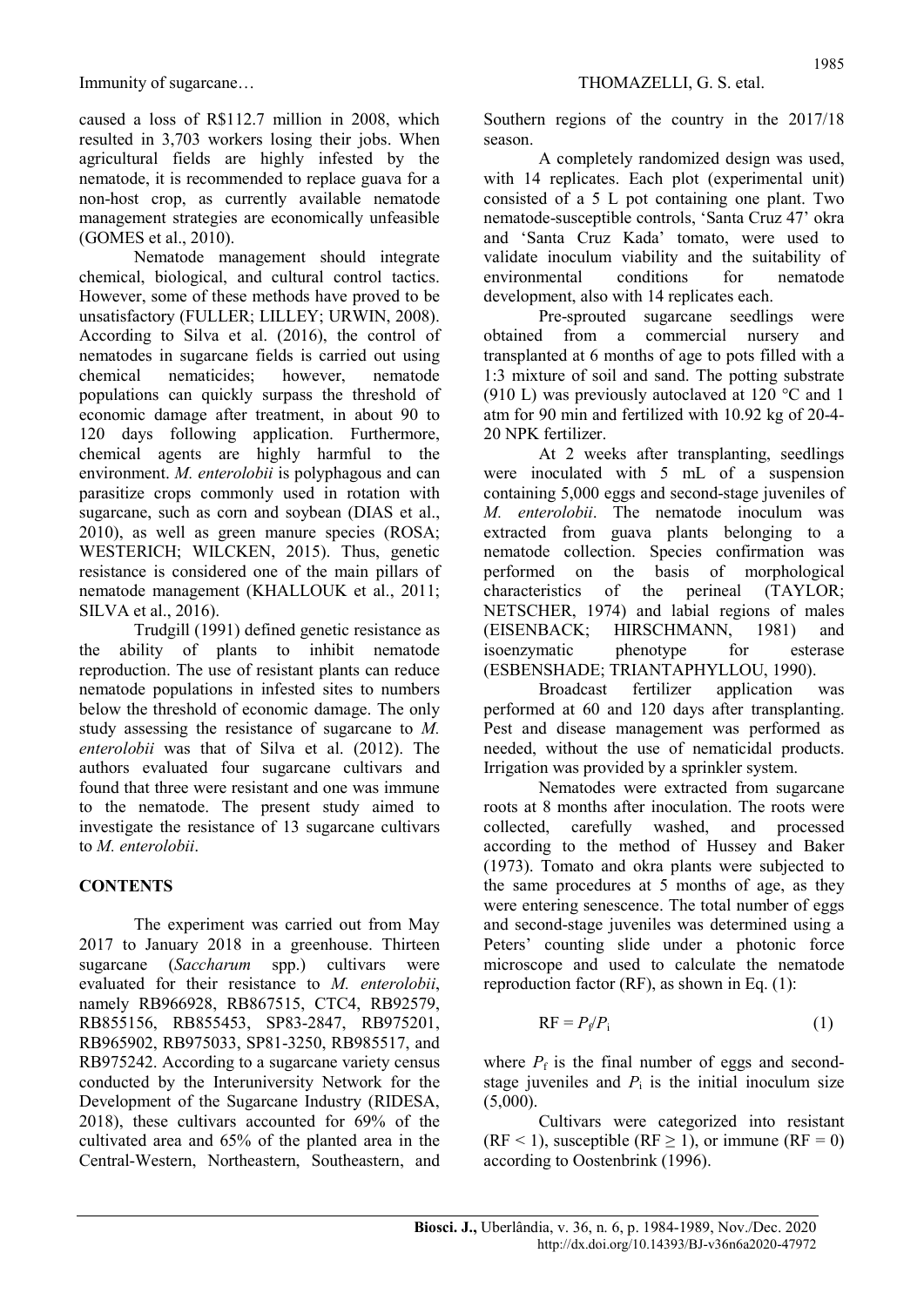All evaluated sugarcane cultivars were immune to *M. enterolobii*, with an RF of 0 (Table 1). Both susceptible controls (okra and tomato) had an  $RF > 1$ , showing that the inoculum was viable and environmental conditions were favorable to nematode multiplication. It should be noted that the RF values of nematodes on the controls were low, as nematode analysis was performed after 5 months of inoculation. The high susceptibility of tomato and okra plants to the nematode, added to the long infection period, resulted in a considerable loss of plant root system and, consequently, a reduction in nematode population numbers because of the lack of food.

Table 1. Mean total number of *Meloidogyne enterolobii* eggs and second-stage juveniles (TNEJ), reproduction factor (RF), and response (R) of sugarcane cultivars and two susceptible controls to the nematode.

| <b>Cultivars</b>         | <b>TNEJ</b> | RF  | $R^{(1)}$ |
|--------------------------|-------------|-----|-----------|
| RB966928                 |             |     |           |
| RB867515                 |             |     |           |
| CTC4                     |             |     |           |
| RB92579                  |             |     |           |
| RB855156                 |             |     |           |
| RB855453                 |             |     |           |
| SP83-2847                |             |     |           |
| RB975201                 |             |     |           |
| RB965902                 |             |     |           |
| RB975033                 |             |     |           |
| SP81-3250                |             |     |           |
| RB985517                 |             |     |           |
| RB975242                 |             |     |           |
| 'Santa Cruz Kada' tomato | 17,472      | 3.5 |           |
| 'Santa Cruz 47' okra     | 12,960      | 2.6 |           |

 $<sup>(1)</sup>I$ , immune; S, susceptible.</sup>

Silva et al. (2012) evaluated sugarcane cvs. RB92579, RB863129, RB867515, and SP81-3250 inoculated with 0, 5,000, 10,000, and 20,000 eggs and juveniles of M. enterolobii at 90 days postinoculation. The authors found that RB92579 was immune, whereas RB863129, RB867515, and SP81- 3250 were resistant  $(0 \leq RF \leq 1)$ . However, as highlighted by the authors, these results can be attributed to the response of each cultivar to nematodes and to the evaluation period. It may be necessary to extend the time between inoculation and evaluation. In the present study, the evaluation period was much longer (240 days) and was probably associated with the observed immunity in cultivars. As found by Niño, Arbeláez and Navarro (2008), the time of plant exposure to nematodes directly influences plant responses to the pathogen. The authors found no differences in stem diameter and shoot dry weight between uninoculated controls and plants inoculated with root-knot nematodes.

M. enterolobii is highly polyphagous and capable of parasitizing plants that are resistant to other *Meloidogyne* species (BITENCOURT; SILVA, 2010). The species is one of the major obstacles in guava production in Brazil (GOMES et al., 2010). The first reports of substantial damage to guava crops were made by Carneiro et al. (2001) in Petrolina, Pernambuco, and Curaçá and Maniçoba, Bahia. Since then, the nematode has been detected in several guava-producing states. According to Reis et al. (2011), M. enterolobii can infest the entire root system of guava, from the radicle to the lignified vascular bundles, and cause secondary symptoms, such as strong darkening of the leaves and branches, followed by yellowing of the shoots, and, ultimately, total defoliation and death. M. enterolobii was responsible for damaging about 5,000 ha of guava in several Brazilian states, leading to an economic loss of R\$112.7 million (PEREIRA et al., 2009). Because of the severity of infection and high infestation rates, nematode control becomes nearly impossible, and crop replacement is recommended (GOMES et al., 2010). The nematode was recently identified as the cause of crop damage in India (POORNIMA et al., 2016).

The results of the current study show that sugarcane cvs. RB966928, RB867515, CTC4, RB92579, RB855156, RB855453, SP83-2847, RB975201, RB965902, RB975033, SP81-3250, RB985517, and RB975242 can be planted in M. enterolobii-infested sites, temporarily or not, because of their immunity to the root-knot nematode. Farmers can profit from sugarcane yields while reducing nematode populations in the area.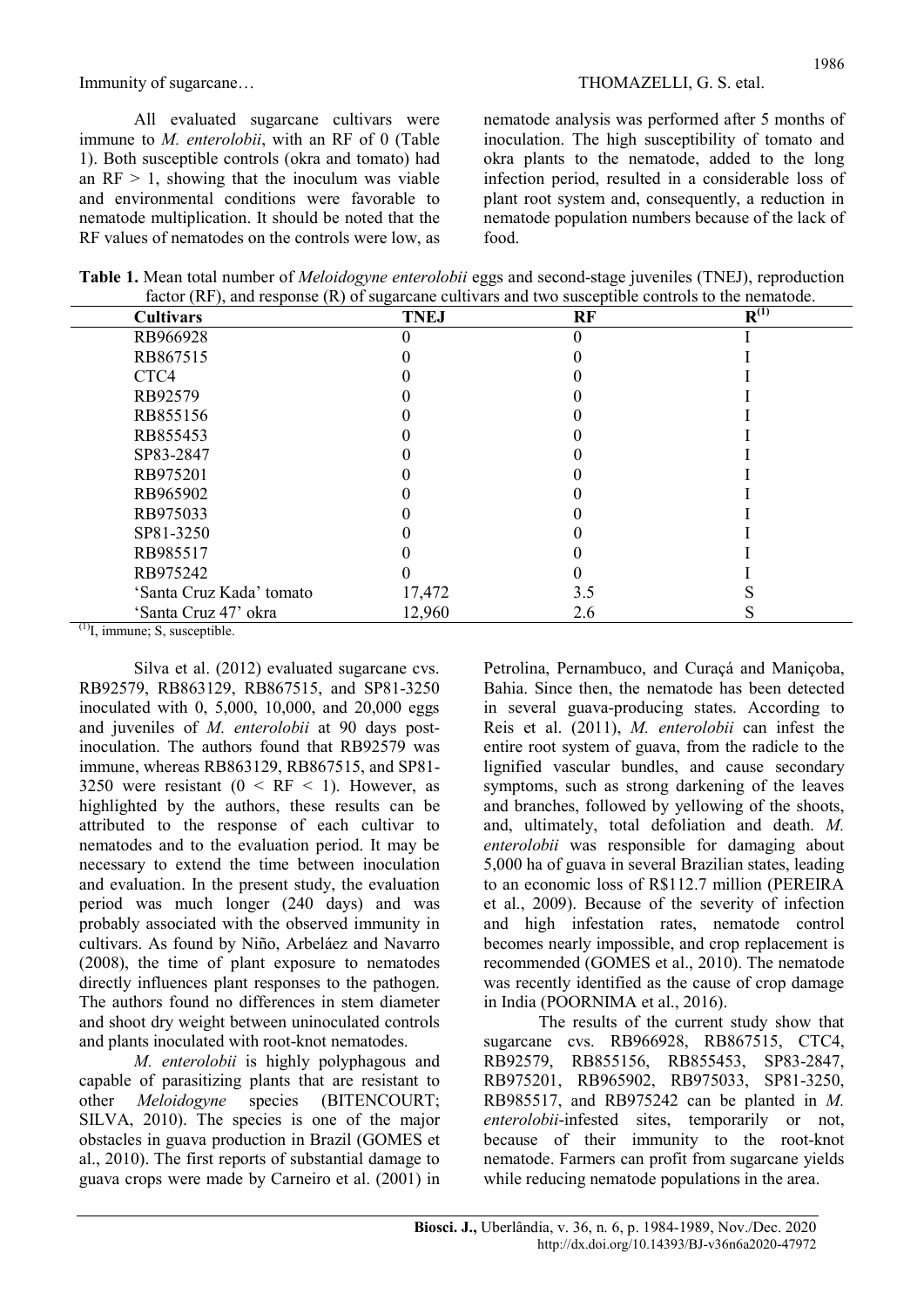Immunity of sugarcane… THOMAZELLI, G. S. etal.

#### ACKNOWLEDGEMENTS

Part of financial support by the Coordenação de Aperfeiçoamento de Pessoal de Nível Superior (CAPES) - Brazil - Finance Code 001.

1987

RESUMO: O Brasil é atualmente o maior produtor e exportador mundial de cana-de-açúcar, tendo a cultura grande impacto socioeconômico no país. Dentre os diversos fatores que podem afetar sua produção se destacam os nematoides de galha (Meloidogyne spp.), por apresentarem ampla distribuição geográfica, alto potencial danoso e difícil controle. Recentemente a espécie Meloidogyne enterolobii foi identificada parasitando a cultura da cana-de-açúcar em Pernambuco. Dada à importância da resistência genética no manejo integrado de fitonematoides e a falta de trabalhos envolvendo o estudo desta espécie na cultura, o presente trabalho teve como objetivo avaliar a resposta de cultivares de cana-de-açúcar a M. enterolobii. Foram avaliadas 13 cultivares quanto a sua resistência a esta espécie com base no fator de reprodução do nematoide. O experimento foi conduzido em delineamento inteiramente casualizado, com 14 repetições, e mantido em casa de vegetação. Foram utilizadas mudas pré-brotadas de cana-de-açúcar, transplantadas para vasos de 5L, sendo cada vaso considerado uma unidade experimental. Cada unidade experimental foi inoculada com 5.000 ovos e juvenis de segundo estádio de M. enterolobii 15 dias após os transplantio. Plantas de tomateiro e quiabeiro também foram inoculadas para atestar a viabilidade do inoculo utilizado no experimento. Decorridos 240 dias da inoculação as raízes foram processadas para obtenção da população final e cálculo do fator de reprodução do nematoide de cada tratamento. Todas as cultivares de cana-de-açúcar avaliadas foram resistentes/imunes à M, enterolobii, apresentando fator de reprodução igual a zero.

PALAVRAS-CHAVE: Cultura não-hospedeira. Fator de reprodução. Nematoide de galha. Resistência. Saccharum spp.

#### **REFERENCES**

BITENCOURT, N. V.; SILVA, G. S. Reprodução de *Meloidogyne enterolobii* em olerícolas. Nematologia Brasileira, v. 34, n. 3, p. 181-183, 2010.

CARNEIRO, R. M. D. G.; MOREIRA, W. A.; ALMEIDA, M. R. A.; GOMES, A. C. M. M. Primeiro registro de Meloidogyne mayaguensis em goiabeira no Brasil. Nematologia Brasileira, v.25, n.2, p.223-228, 2001.

CHAVES, A.; MELO L. J. O. T.; SIMÕES, D. E. N.; COSTA, I. G.; PEDROSA, E. M. R. Declínio Severo do Desenvolvimento da Cana-de-Açúcar em Tabuleiros Costeiros do Estado de Pernambuco. Nematologia Brasileira, v.31, n. 2, p.93-95, 2007.

COMPANHIA NACIONAL DE ABASTECIMENTO – CONAB. Série histórica das safras: Cana-de-açúcar – Indústria. Available in: <https://www.conab.gov.br/info-agro/safras/serie-historica-das-safras>. Accessed Dezember 22, 2018.

DIAS, W. P.; FREITAS, V. M.; RIBEIRO, N. R.; MOITA, A. W.; HOMECHINS, M.; PARPINELLI, N. M. B.; CARNEIRO, R. M. D. G. Reação de Genótipos de Soja a Meloidogyne enterolobii e M. ethiopica. Nematologia Brasileira, v. 34, n. 4, p. 220-225, 2010.

DIAS-ARIEIRA, C. R.; SANTOS, D. A.; SOUTO, E. R.; BIELA, F.; CHIAMOLERA, F. M.; CUNHA, T. P. L.; SANTANA, S. M.; PUERARI, H. H. Reação de variedades de cana-de-açúcar aos nematoides-das-galhas. Nematologia Brasileira, v. 34, n. 4, 2010.

DINARDO-MIRANDA, L. L. Nematoides e pragas de solo em cana-de-açúcar. Encarte de Informações Agronômicas, v. 110, n. 1, p. 25-32, 2005.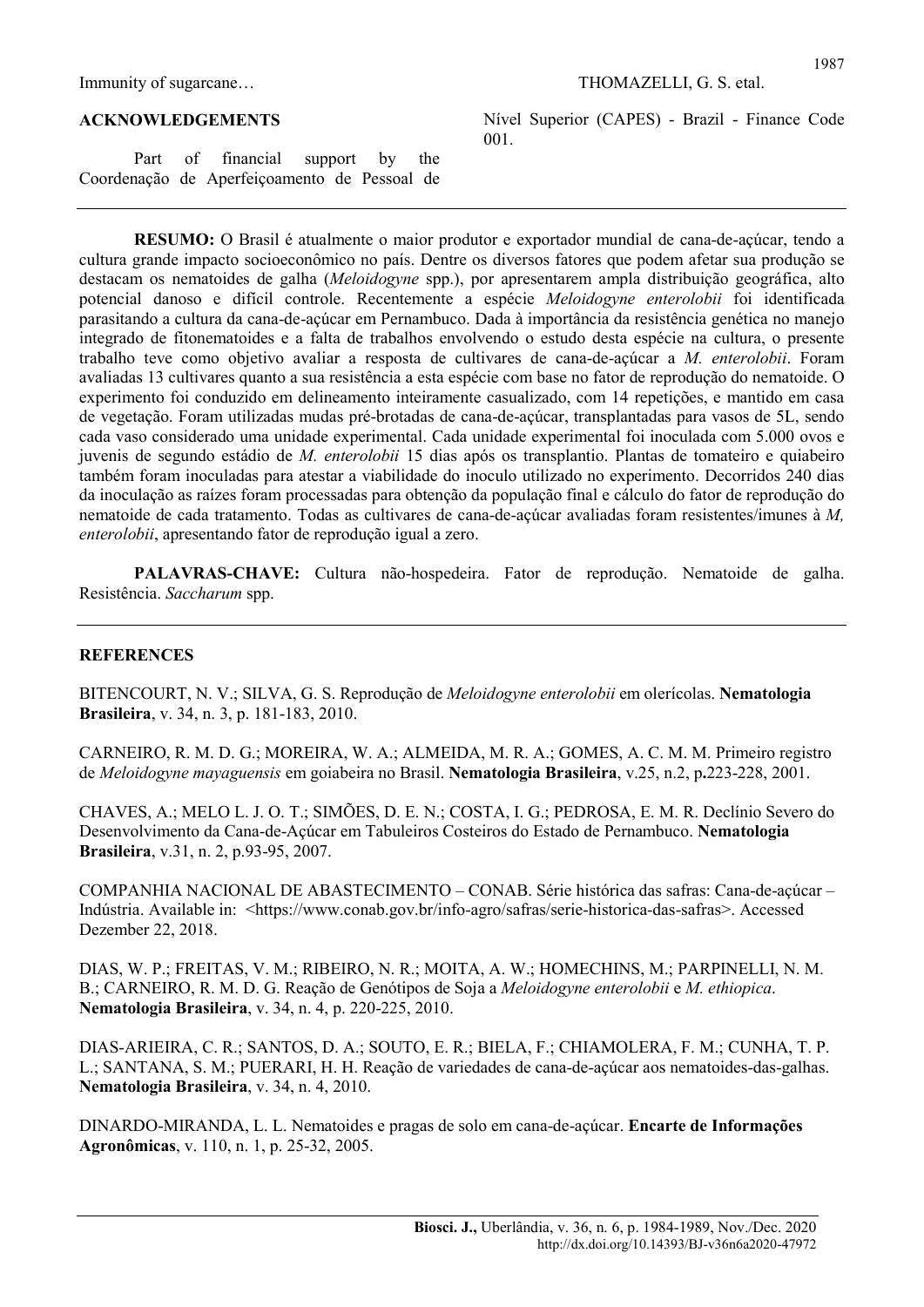EISENBACK, J. D.; HIRSCHMANN, H. Identification of Meloidogyne Species on the basis of head shape and, stylet morphology of the male. Journal of Nematology, v.4, n.13, p.513, 1981.

ESBENSHADE, P. R.; TRIANTAPHYLLOU, A. C. Isozyme phenotypes for the identification of Meloidogyne species. **Journal of nematology**, v.1, n.22, p.10, 1990.

FOOD AND AGRICULTURE ORGANIZATION - FAO. Faostat. Available in: http://www.fao.org/faostat/en/#data/QC>. Accessed Dezember 22, 2018.

FULLER, V. L.; LILLEY, C. J.; URWIN, P. E. Nematode resistance. New Phytologist, v. 180, p. 27-44, 2008. https://doi.org/10.1111/j.1469-8137.2008.02508.x

GOMES, V. M.; DOLINSKI, C.; CORRÊA, F. M.; SOUZA, R. M. Management of Meloidogyne mayaguensis in commercial guava orchards with chemical fertilization and organic amendments. Nematologia Brasileira, v. 34, n. 1, p. 23−30, 2010.

HUSSEY, R. S.; BARKER, K. R. A comparison of methods of collecting inocula of Meloidogyne spp., incluinding a new technique. Plant Disease Reporter, v.57, n. 12, p. 1025-1028. 1973.

KHALLOUK, S.; VOISIN, R.; VAN GHELDER, C.; ENGLER, G.; AMIRI, S.; ESMENJAUD, D. Histological mechanisms of the resistance conferred by the Ma gene against Meloidogyne incognita in Prunus spp. Phytopathology, v.101, n.8, p.945-951, 2011. https://doi.org/10.1094/PHYTO-01-11-0004

MOURA, R. M.; ALMEIDA, R. M. A.; COSTA, M.; LIMA, S. T. S.; CARNEIRO, R. M. D. G. Meloidogyne species detected in sugarcane fields in the State of Pernambuco, Brazil. Nematologia Brasileira, v.33, n.4, p.329, 2009.

NIÑO, N. E.; ARBELÁEZ, G.; NAVARRO, R. Effect of different population densities of Meloidogyne hapla on the cape gooseberry (*Physalis peruviana* L.) in greenhouse. Agronomía Colombiana, v.26, n.1, p.58-67, 2008.

OOSTENBRINK, M. Major characteristics of the relation between nematodes and plants. Mendelingen van de Landbouwhoge school te Wageningen, v.66, n. 4, p.1-46, 1966.

PEREIRA, F. O. M.; SOUZA, R. M.; SOUZA, P. M.; DOLINSKI, C.; SANTOS, G. K. Estimativa do impacto econômico e social de direto de Meloidogyne mayaguensis na cultura da goiaba no Brasil. Nematologia Brasileira, v. 33, n. 2, 2009.

POORNIMA, K.; SURESH, P.; KALAIARASAN, P.; SUBRAMANIAN, S.; RAMARAJU, K. Root knot nematode, Meloidogyne enterolobii in guava (Psidium guajava L.) a new record from India. Madras Agricultural Journal, v. 103, n. 1, p. 359- 365, 2016

REIS, H. F.; BACCHI, L. M. A.; VIEIRA, C. R. Y.; SILVA, V. S. Occurrence of Meloidogyne enterolobii (sin. M. mayaguensis) on guava in i in Ivinhema city, state of Mato Grosso do Sul, Brazil. Revista Brasileira de Fruticultura, v. 33, n. 2, p. 676-679, 2011. https://doi.org/10.1590/S0100-29452011000200042

RIDESA. Censo Varietal Brasil – 2017/18. Available in: <https://www.ridesa.com.br/censo-varietal>. Accessed Dezember 22, 2018.

ROSA, J. M.; WESTERICH, J. N.; WILCKEN, S. R. S. Meloidogyne enterolobii reproduction on vegetable crops and plant used as green manure. Revista Ciência Agronômica, v. 46, n. 4, p. 826-835, 2015. https://doi.org/10.5935/1806-6690.20150071